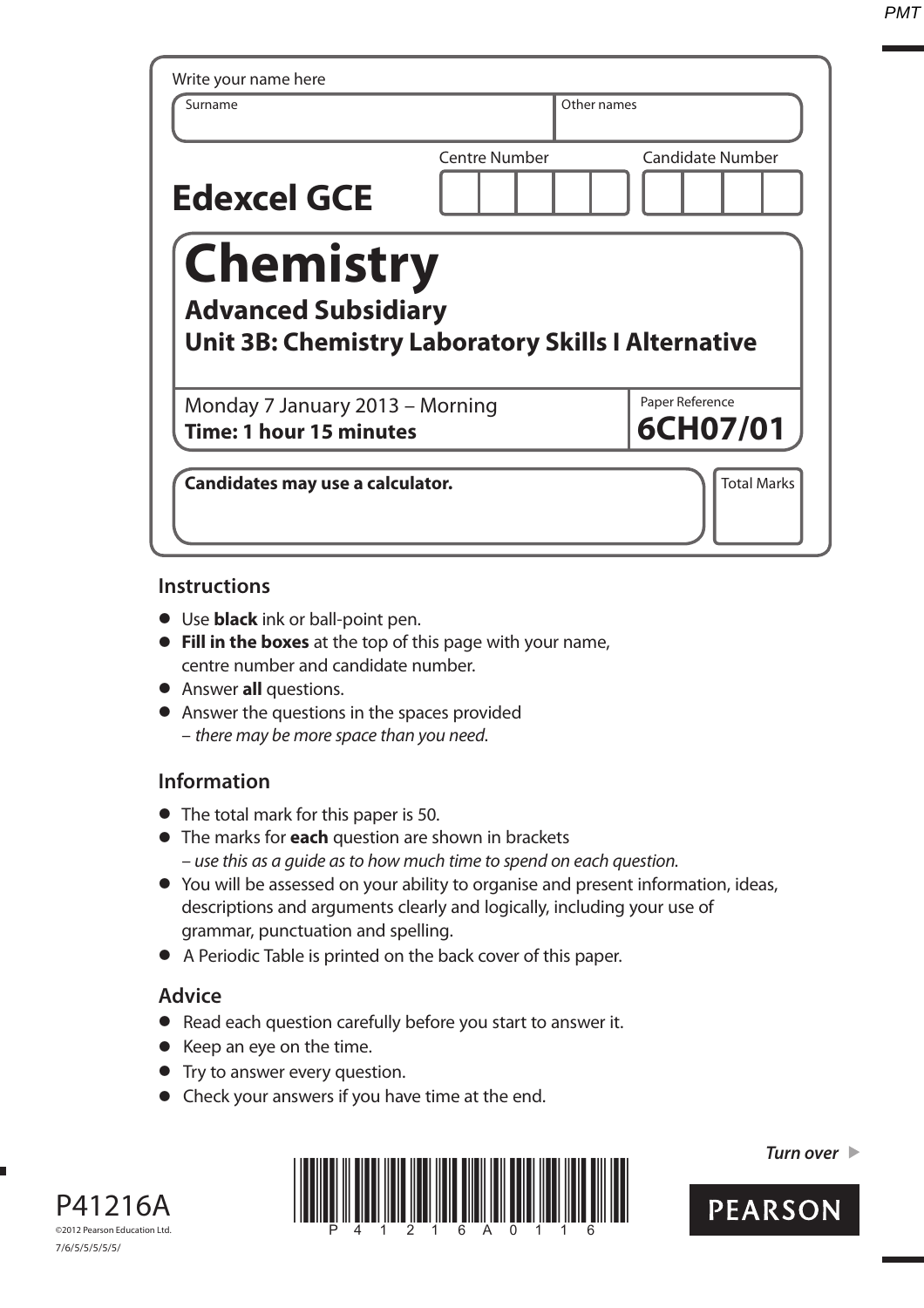**BLANK PAGE** 

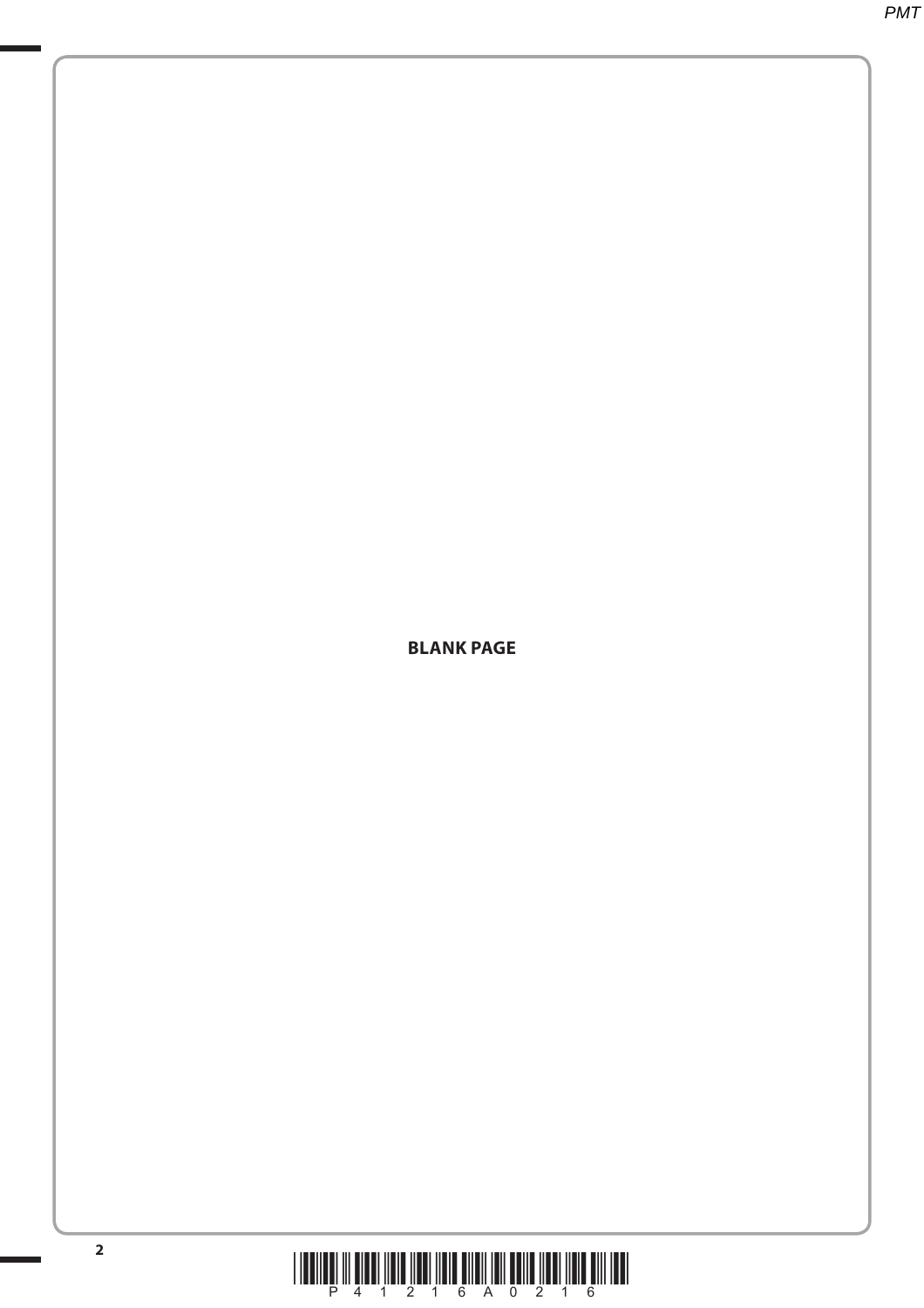## **Answer ALL the questions. Write your answers in the spaces provided.**

**1** (a) A student carried out a series of tests on solid potassium iodide, KI. Complete the table below.

**(5)**

|       | <b>Test</b>                                                                                                | Observation                        | Inference                             |
|-------|------------------------------------------------------------------------------------------------------------|------------------------------------|---------------------------------------|
| (i)   | Carry out a flame test<br>on potassium iodide.                                                             | Colour of flame is                 | Cation is $K^+$                       |
| (ii)  | Dissolve potassium<br>jodide in water. Add<br>dilute nitric acid<br>followed by aqueous<br>silver nitrate. | Colour of precipitate<br>formed is | Anion is I <sup>-</sup>               |
| (iii) | Test the precipitate<br>formed in (ii) with<br>concentrated<br>ammonia solution.                           |                                    | Confirms jodide jons                  |
| (iv)  | Dissolve potassium<br>jodide in water. Add<br>10 drops of aqueous<br>chlorine solution.                    | Colour of solution formed is       | Formula of the coloured<br>species is |

 (v) A hydrocarbon solvent, which is less dense than water, was added to the solution formed in test (iv). What would you expect to see in the test tube after the solvent has been added, the contents of the test tube vigorously shaken and left to stand for a few minutes?

....................................................................................................................................................................................................................................................................................

....................................................................................................................................................................................................................................................................................

....................................................................................................................................................................................................................................................................................

....................................................................................................................................................................................................................................................................................

**(2)**

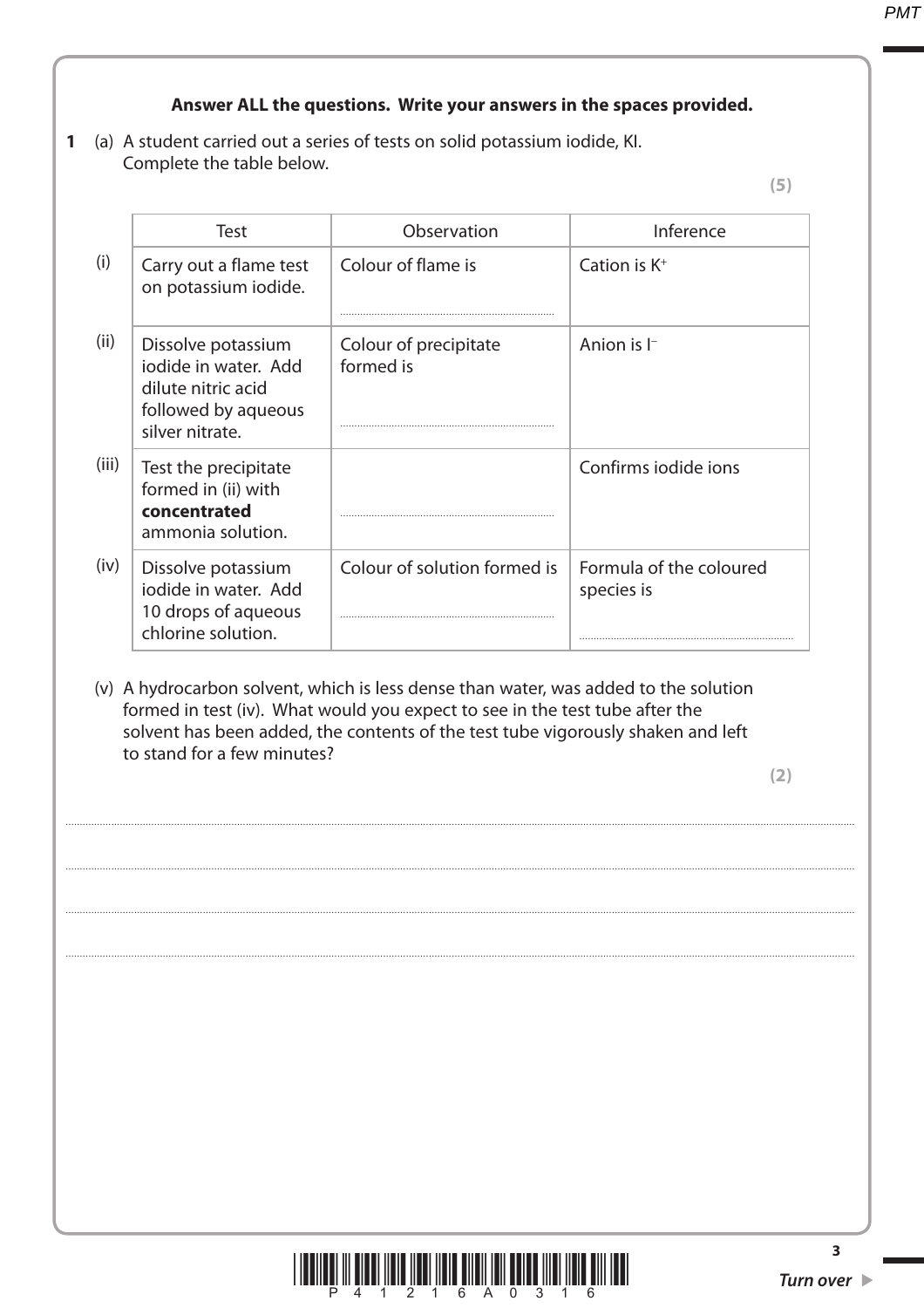|   | (b) In an experiment, iodide ions from potassium iodide react with iodate(V) ions and<br>hydrogen ions from hydrochloric acid according to the ionic equation                    |     |  |  |  |  |  |  |  |  |
|---|----------------------------------------------------------------------------------------------------------------------------------------------------------------------------------|-----|--|--|--|--|--|--|--|--|
|   | $IO_{3}^{-}(aq) + 5I^{-}(aq) + 6H^{+}(aq) \rightarrow 3I_{2}(aq) + 3H_{2}O(l)$                                                                                                   |     |  |  |  |  |  |  |  |  |
|   | The amount of iodine formed can be determined by titration with sodium<br>thiosulfate solution of known concentration. The equation for this reaction is                         |     |  |  |  |  |  |  |  |  |
|   | $I_2(aq) + 25. Q_3^{2-}(aq) \rightarrow 2I^-(aq) + 5. Q_6^{2-}(aq)$                                                                                                              |     |  |  |  |  |  |  |  |  |
|   | 30.0 cm <sup>3</sup> of a solution of hydrochloric acid was added to an excess of potassium<br>iodate(V) and potassium iodide solutions in a conical flask.                      |     |  |  |  |  |  |  |  |  |
|   | The iodine formed in the conical flask was titrated with sodium thiosulfate<br>solution of concentration 0.100 mol dm <sup>-3</sup> . The mean titre was 45.00 cm <sup>3</sup> . |     |  |  |  |  |  |  |  |  |
|   | Name the indicator that is used in thiosulfate/iodine titrations.<br>(i)                                                                                                         | (1) |  |  |  |  |  |  |  |  |
|   |                                                                                                                                                                                  |     |  |  |  |  |  |  |  |  |
|   | (ii) Give the colour change at the end-point of the titration.                                                                                                                   | (1) |  |  |  |  |  |  |  |  |
|   |                                                                                                                                                                                  |     |  |  |  |  |  |  |  |  |
|   | (iii) Calculate the number of moles of sodium thiosulfate in the mean titre.                                                                                                     |     |  |  |  |  |  |  |  |  |
|   | (iv) Hence deduce the number of moles of iodine, $I_{2}$ , which reacted with the<br>number of moles of sodium thiosulfate calculated in (b)(iii).                               | (1) |  |  |  |  |  |  |  |  |
| 4 |                                                                                                                                                                                  |     |  |  |  |  |  |  |  |  |
|   |                                                                                                                                                                                  |     |  |  |  |  |  |  |  |  |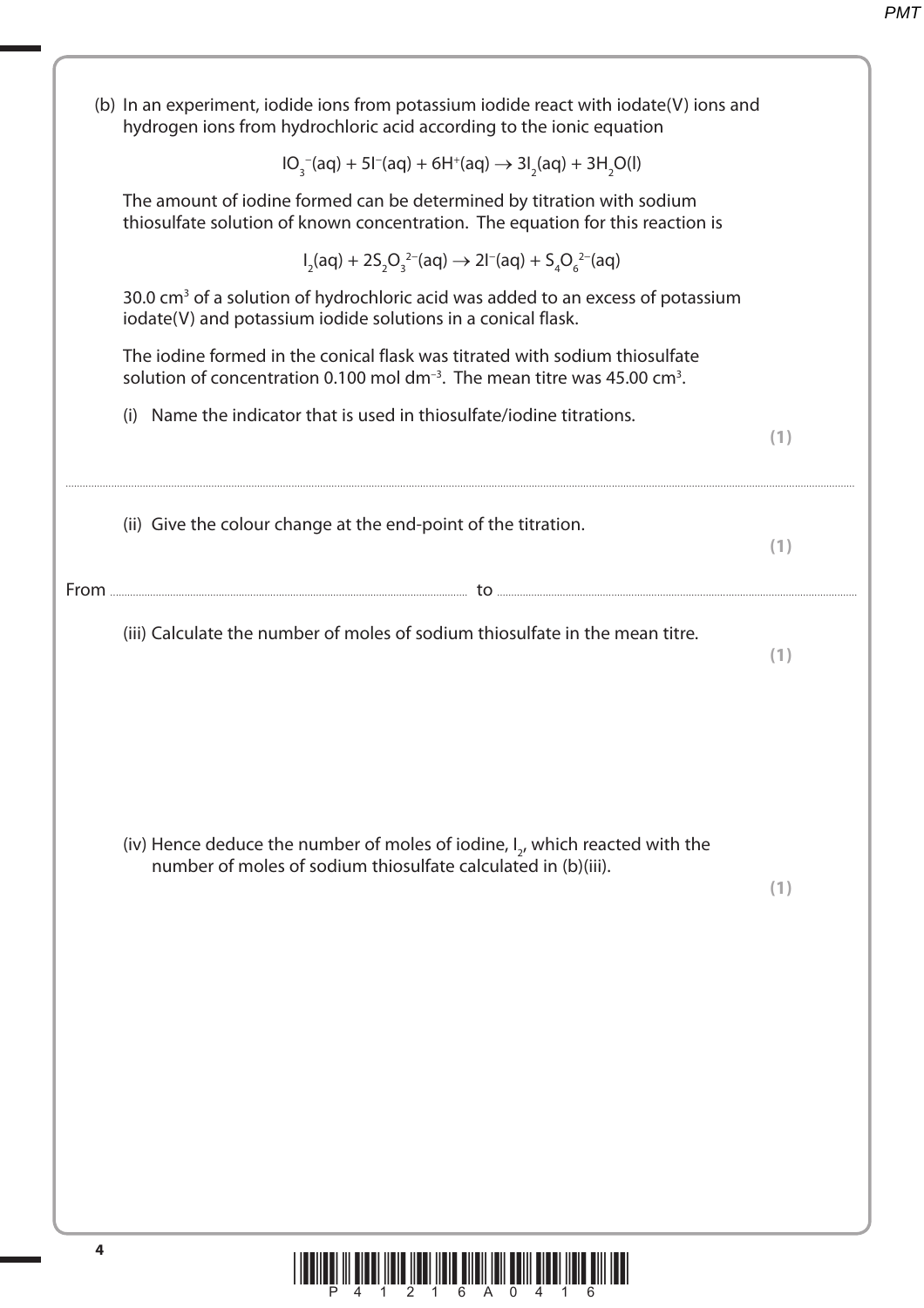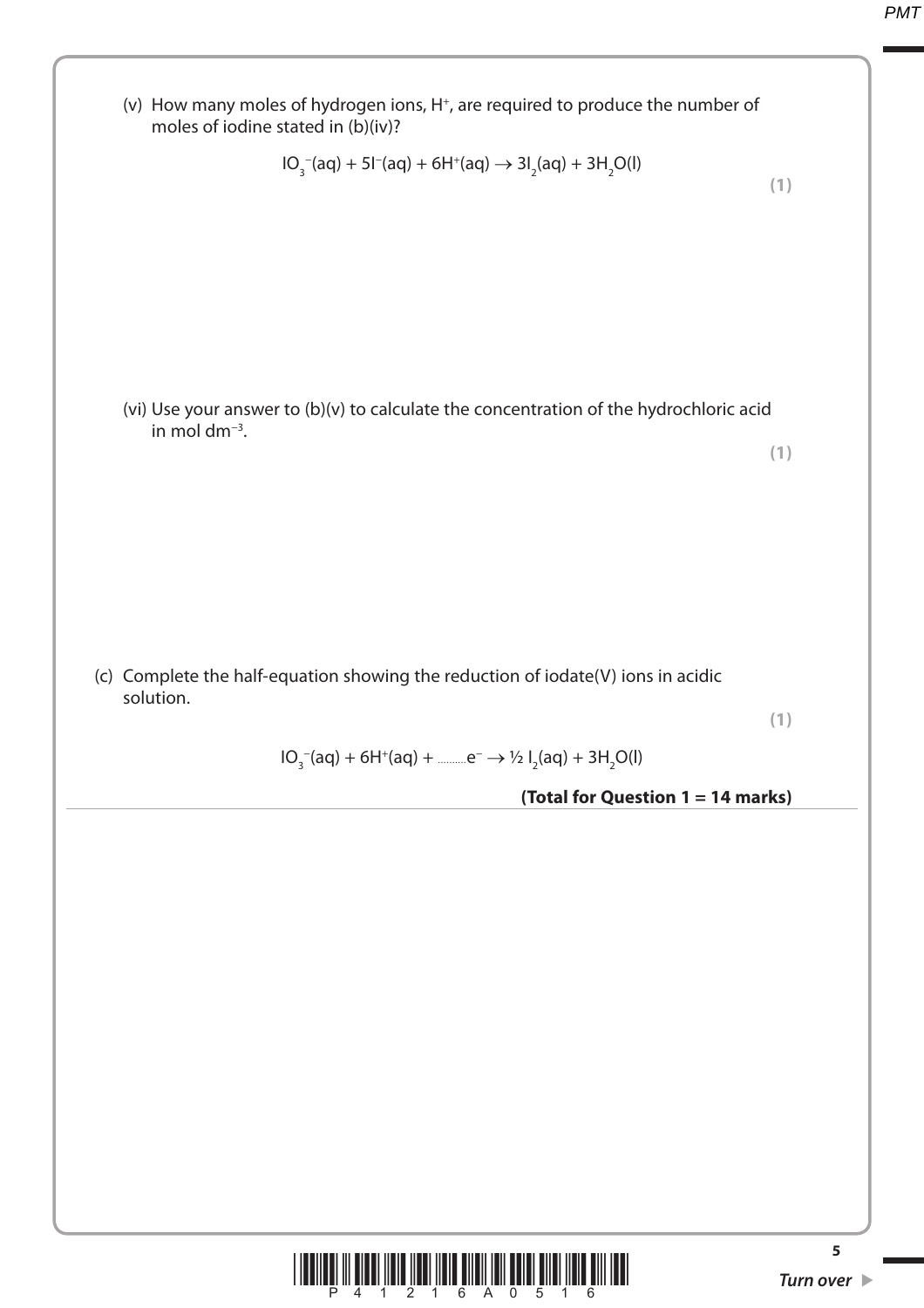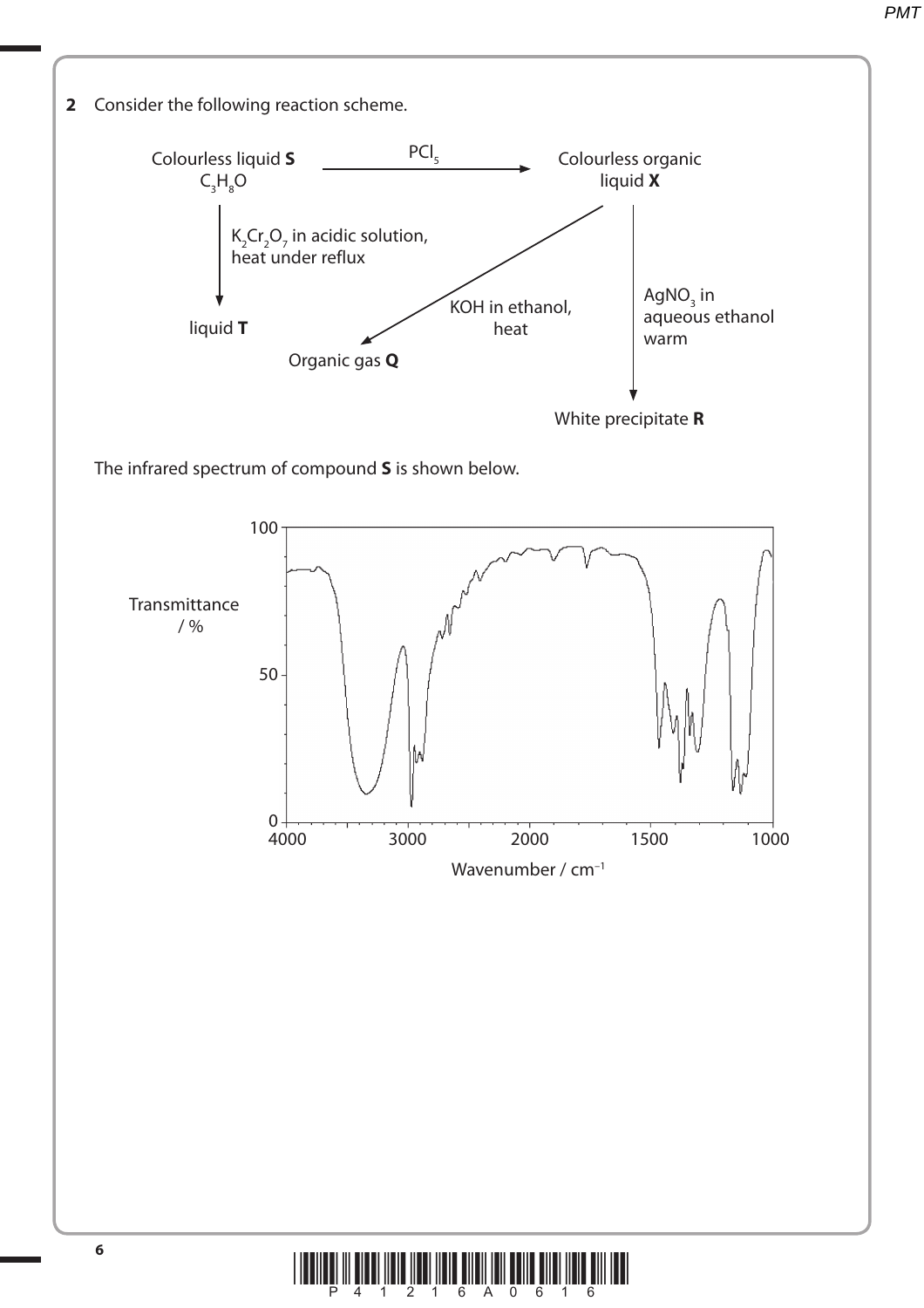| Bond                                       | Group    | Wavenumber range<br>$/ cm^{-1}$                                                   |                |
|--------------------------------------------|----------|-----------------------------------------------------------------------------------|----------------|
| $C-H$                                      | alkane   | $2962 - 2853$                                                                     |                |
|                                            | alkene   | $3095 - 3010$                                                                     |                |
| $O-H$                                      | alcohol  | $3750 - 3200$                                                                     |                |
| $C = C$                                    | alkene   | $1669 - 1645$                                                                     |                |
| $C = 0$                                    | aldehyde | $1740 - 1720$                                                                     |                |
|                                            | ketone   | $1720 - 1680$                                                                     |                |
|                                            |          | (a) (i) Give the wavenumber range of the absorption in the infrared spectrum that |                |
| shows that compound S is an alcohol.       |          |                                                                                   | (1)            |
|                                            |          |                                                                                   |                |
|                                            |          |                                                                                   |                |
| phosphorus(V) chloride, PCI <sub>5</sub> . |          | (ii) Identify the type of organic compound formed in the reaction of S with       |                |
|                                            |          |                                                                                   | (1)            |
|                                            |          |                                                                                   |                |
|                                            |          |                                                                                   |                |
|                                            |          |                                                                                   |                |
|                                            |          |                                                                                   |                |
|                                            |          |                                                                                   |                |
|                                            |          |                                                                                   |                |
|                                            |          |                                                                                   |                |
|                                            |          |                                                                                   |                |
|                                            |          |                                                                                   |                |
|                                            |          |                                                                                   |                |
|                                            |          |                                                                                   |                |
|                                            |          |                                                                                   |                |
|                                            |          |                                                                                   |                |
|                                            |          |                                                                                   |                |
|                                            |          |                                                                                   |                |
|                                            |          |                                                                                   | $\overline{z}$ |

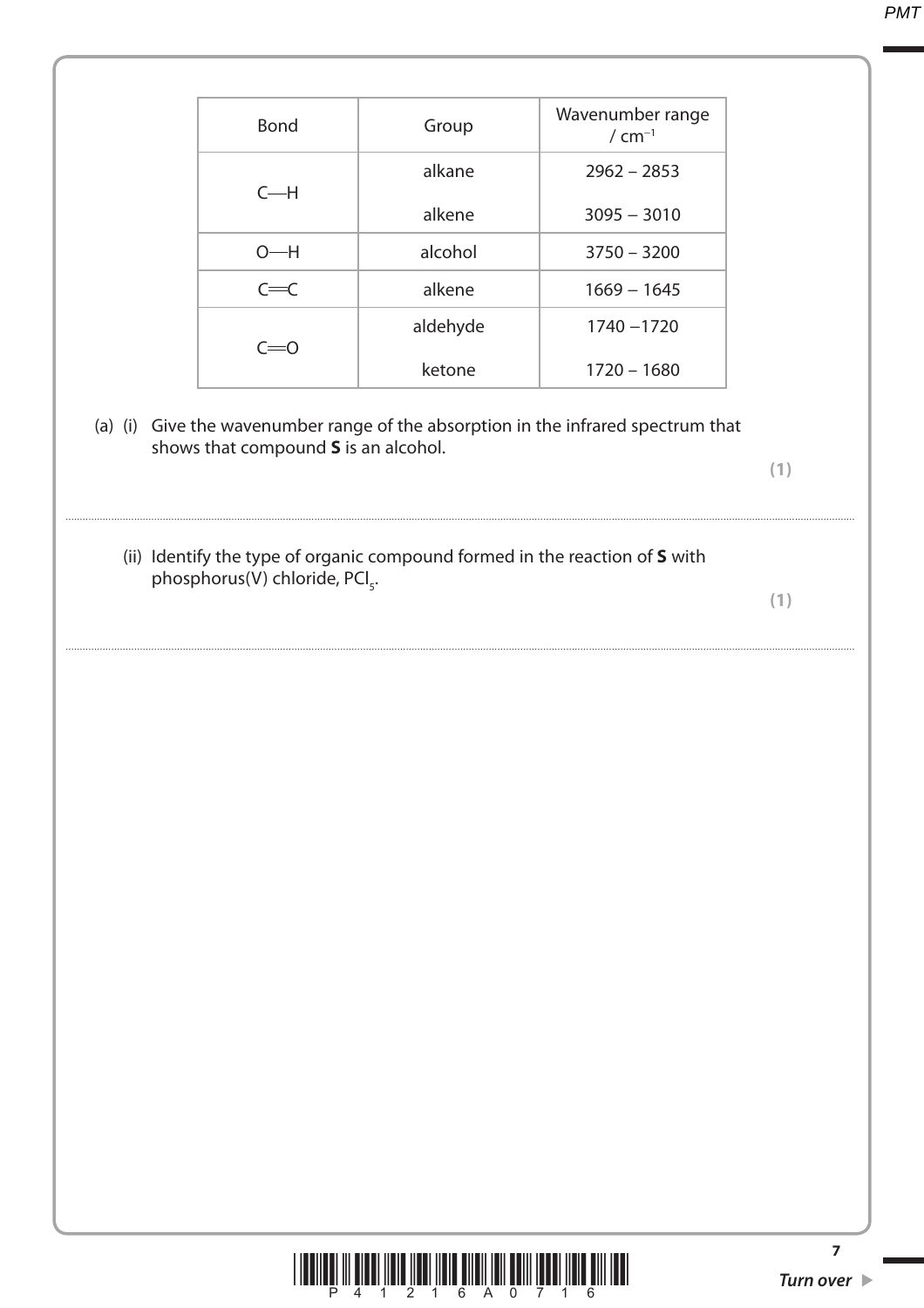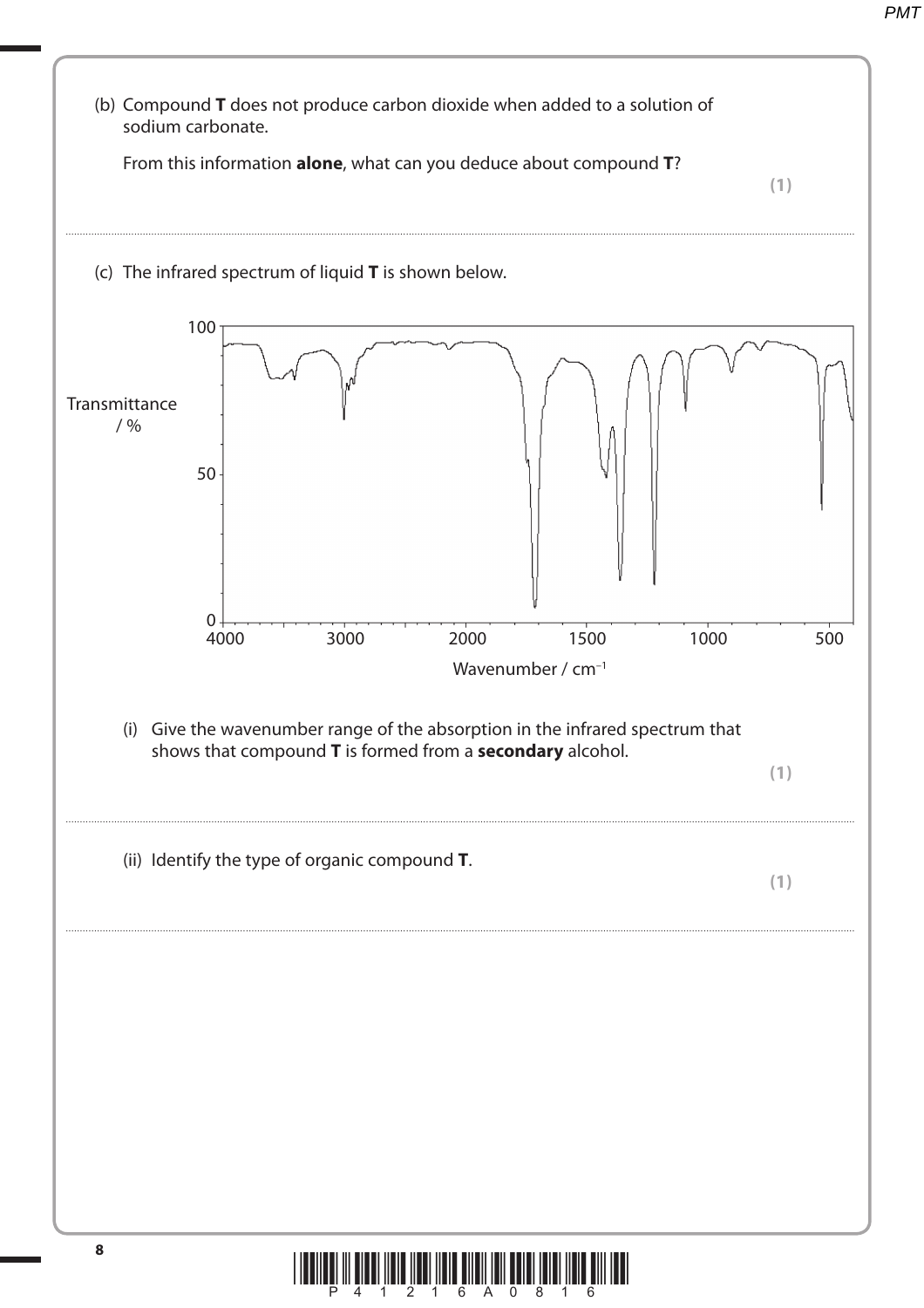| (iii) Draw the skeletal formula for S.                                                                                                                    | (1) |
|-----------------------------------------------------------------------------------------------------------------------------------------------------------|-----|
|                                                                                                                                                           |     |
| (d) Liquid $X$ gives a white precipitate, $R$ , on warming with an aqueous ethanolic<br>solution of silver nitrate.                                       |     |
| (i) Identify $R$ by name or formula.                                                                                                                      | (1) |
| (ii) Describe what you would see if precipitate R was left in sunlight.                                                                                   | (1) |
| (iii) Suggest why an aqueous ethanolic solution of silver nitrate gives a better<br>result in this test than would be obtained by aqueous silver nitrate. | (1) |
|                                                                                                                                                           |     |
|                                                                                                                                                           |     |
|                                                                                                                                                           |     |
|                                                                                                                                                           |     |
|                                                                                                                                                           |     |
|                                                                                                                                                           | 9   |

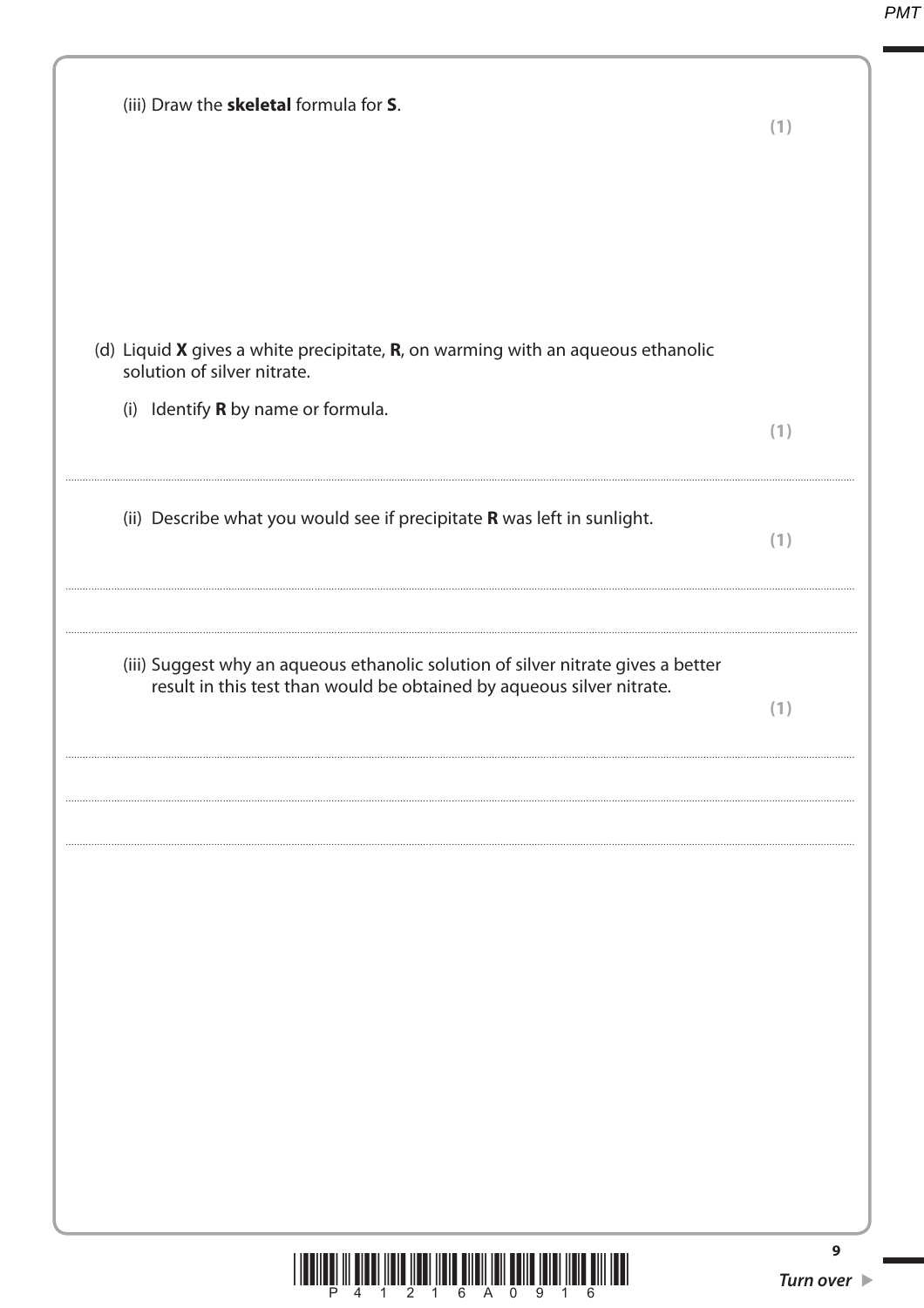|    | (e) If $X$ is heated with a concentrated ethanolic solution of potassium hydroxide, a gas $Q$<br>is produced. |  |
|----|---------------------------------------------------------------------------------------------------------------|--|
|    | (i) Describe a test and its expected result to show that this gas is an alkene.<br>(2)                        |  |
|    |                                                                                                               |  |
|    |                                                                                                               |  |
|    | (ii) Give the displayed formula of the alkene Q.<br>(1)                                                       |  |
|    |                                                                                                               |  |
|    |                                                                                                               |  |
|    |                                                                                                               |  |
|    | (Total for Question 2 = 12 marks)                                                                             |  |
|    |                                                                                                               |  |
|    |                                                                                                               |  |
|    |                                                                                                               |  |
|    |                                                                                                               |  |
|    |                                                                                                               |  |
|    |                                                                                                               |  |
| 10 |                                                                                                               |  |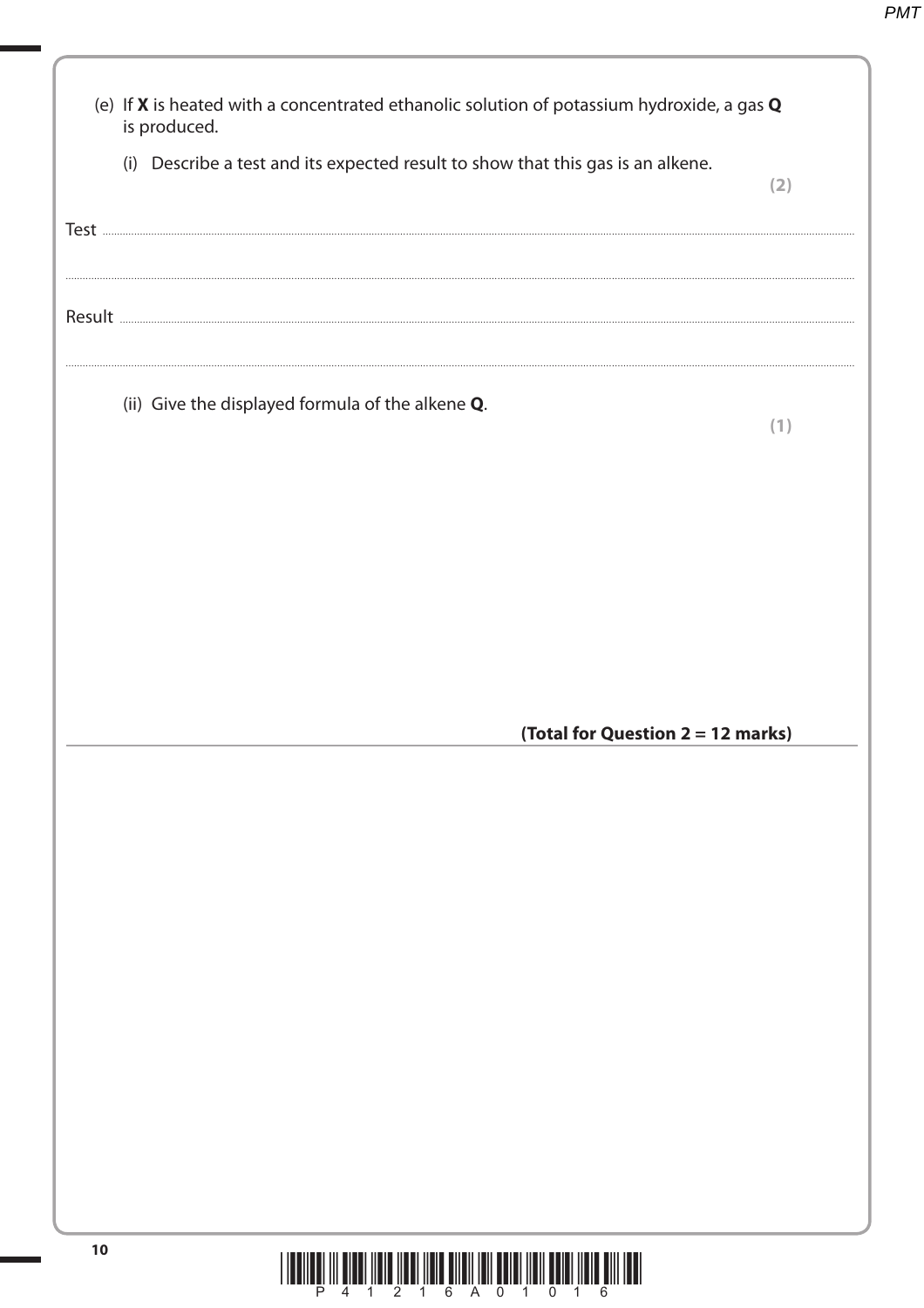**3** Weak acids such as ethanoic acid cannot be titrated with weak bases such as ammonia using an indicator since there is never any distinct colour change.

An alternative technique is to use thermometric titration as follows.

- 1. 30.0 cm<sup>3</sup> of dilute ethanoic acid is placed in a polystyrene cup and its temperature measured.
- 2.  $5.00 \text{ cm}^3$  of ammonia solution of concentration 1.05 mol dm<sup>-3</sup> is then added to the acid, the mixture stirred and the temperature measured again.
- 3. Further 5.00 cm<sup>3</sup> portions of ammonia are added, followed by measurement of the temperature, until a total of 35.0 cm<sup>3</sup> has been added.

The results of this experiment are tabulated below.

| Volume of<br>$NH3(aq) added / cm3$ | 0.00 | 5.00 | 10.0 | $15.0$ 20.0 |        | 25.0 | 30.0 | 35.0 |
|------------------------------------|------|------|------|-------------|--------|------|------|------|
| Temperature / °C                   | 20.7 | 22.4 | 24.0 | 25.7        | - 26.4 | 25.3 | 24.0 | 22.7 |

 (a) (i) Plot these data on the axes below. Draw **two straight** lines through the points on your graph. Extrapolate the lines until they intersect, to enable you to determine the end-point volume. **(2)**



1 2 1

6 A 0 1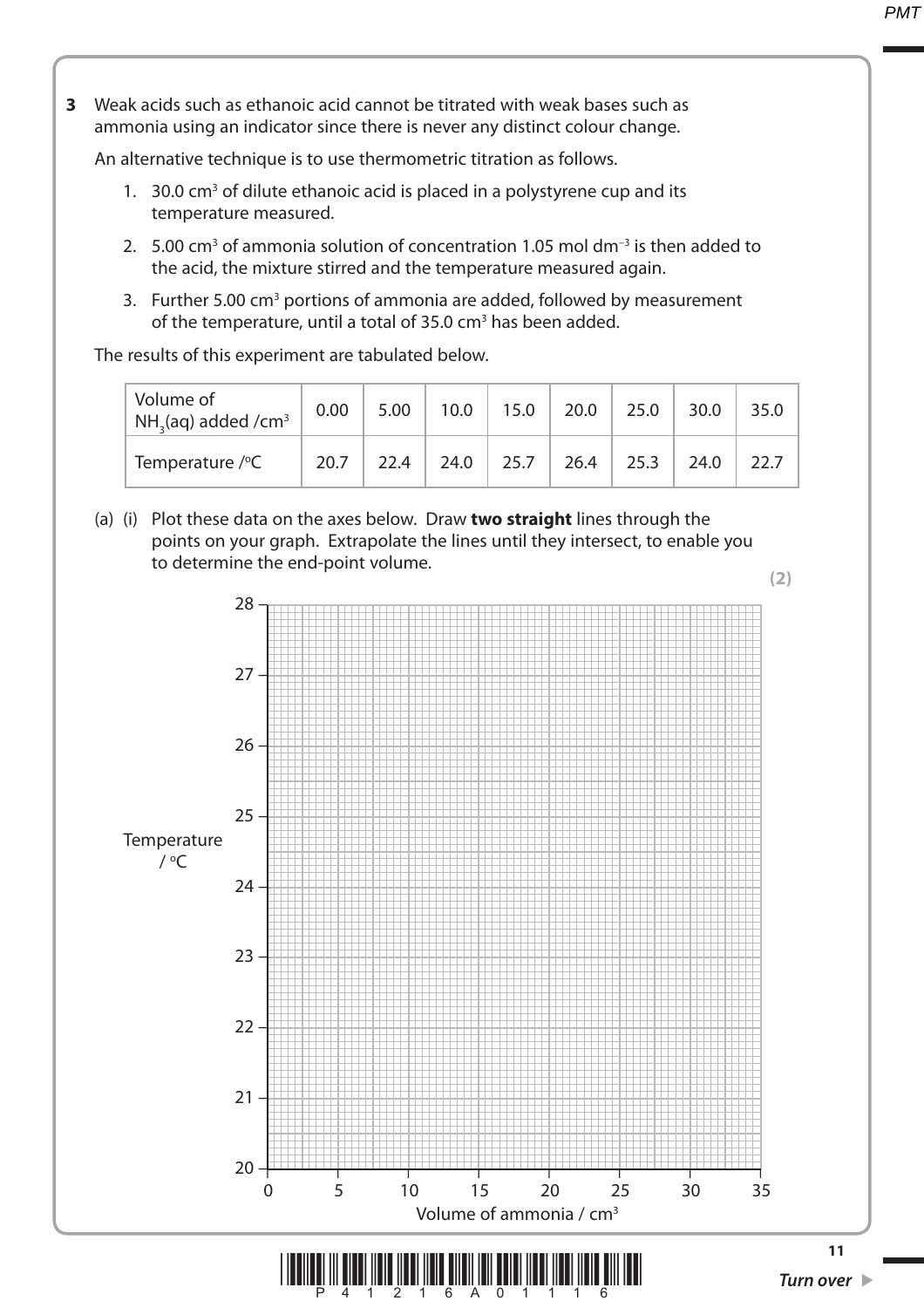PMT

| (ii) State the volume of the ammonia solution at the end-point.                                                                                                                                                                                                                                                                                                                                                                                                                                                                                                                                                                                                    | (2) |
|--------------------------------------------------------------------------------------------------------------------------------------------------------------------------------------------------------------------------------------------------------------------------------------------------------------------------------------------------------------------------------------------------------------------------------------------------------------------------------------------------------------------------------------------------------------------------------------------------------------------------------------------------------------------|-----|
| (iii) Explain why the temperature rises until the end-point is reached.                                                                                                                                                                                                                                                                                                                                                                                                                                                                                                                                                                                            | (1) |
| (iv) Explain why the temperature falls when more ammonia solution is added<br>after the end-point.                                                                                                                                                                                                                                                                                                                                                                                                                                                                                                                                                                 | (2) |
| (b) In a similar experiment, 25.0 cm <sup>3</sup> of ethanoic acid of concentration 2.00 mol dm <sup>-3</sup><br>was reacted with 25.0 cm <sup>3</sup> of 2.00 mol dm <sup>-3</sup> aqueous ammonia. The initial<br>temperature was 20.6 °C and the temperature at the end-point was 29.8 °C.<br>Use the expression below to calculate the heat energy evolved in this<br>(i)<br>reaction. (Assume that the density of the reaction mixture is 1.00 g $cm^{-3}$ and<br>that the specific heat capacity of the mixture is 4.18 J $g^{-1}$ °C <sup>-1</sup> .)<br>energy transferred = mass $\times$ specific heat capacity $\times$ temperature change<br>in joules | (2) |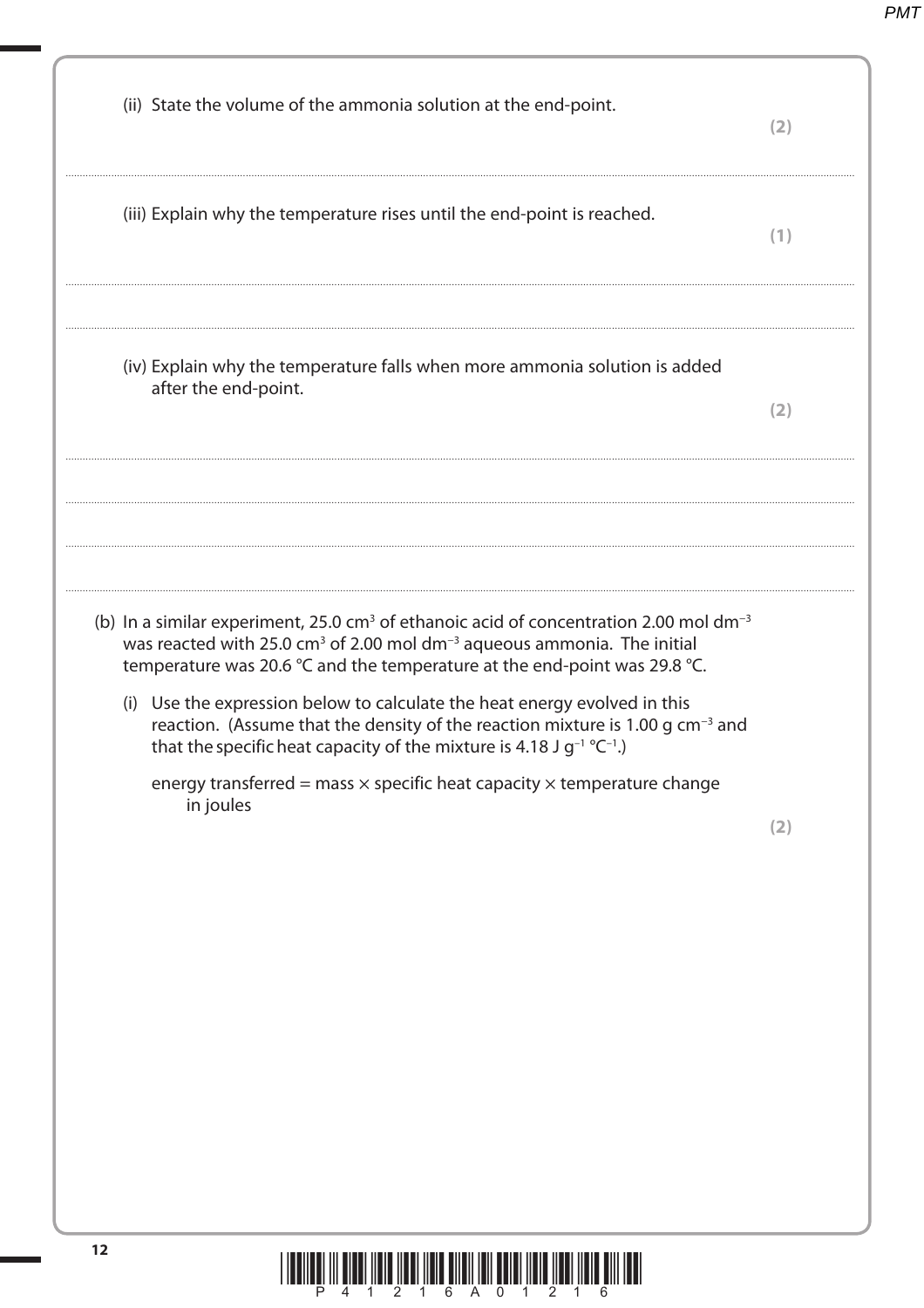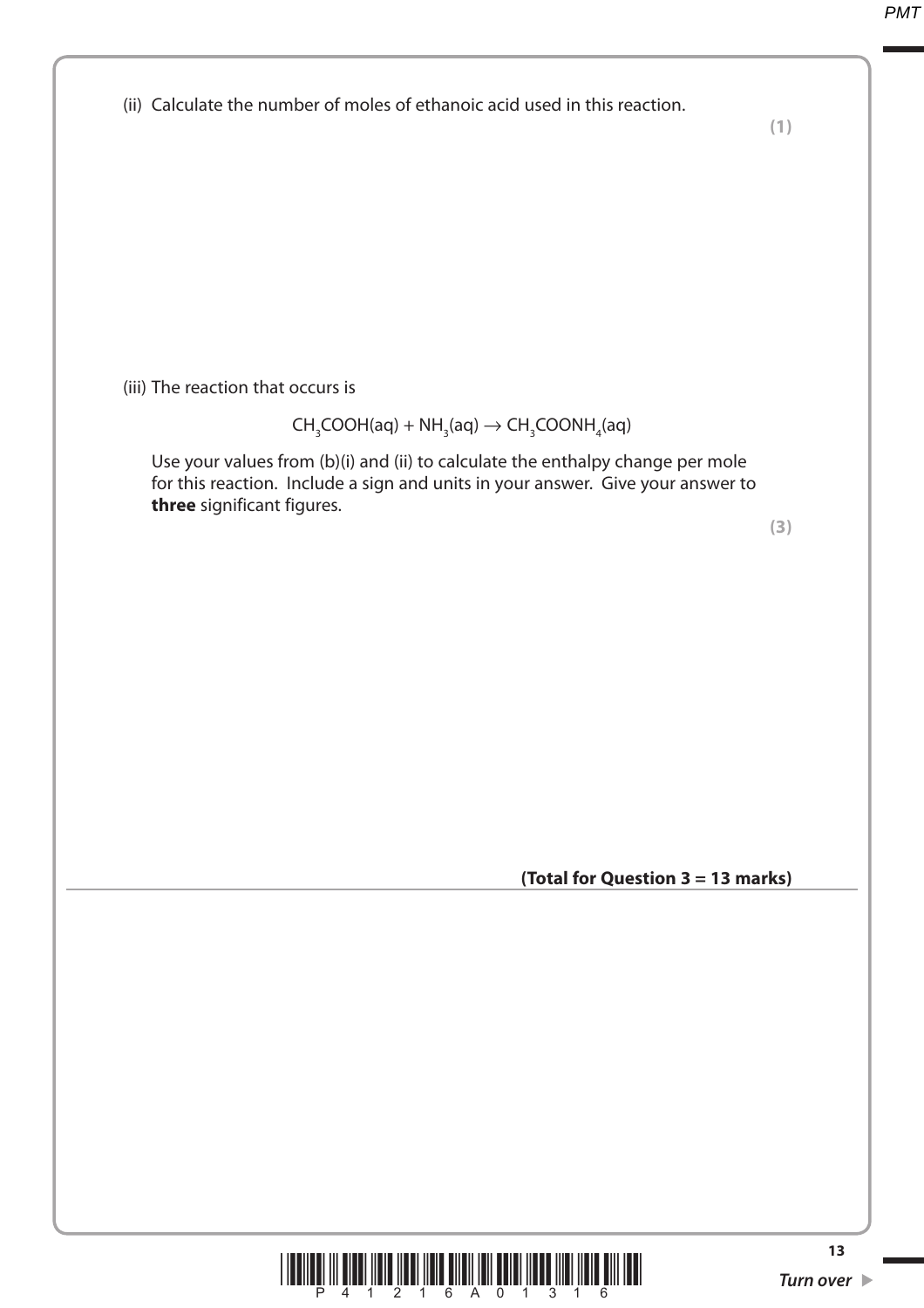| The procedure below can be used to make 1-bromobutane.                                                                                    |     |
|-------------------------------------------------------------------------------------------------------------------------------------------|-----|
| 1. Place a mixture of water, sodium bromide and butan-1-ol in a round-<br>bottomed flask.                                                 |     |
| 2. Slowly add a suitable volume of concentrated sulfuric acid to this mixture<br>whilst it is also shaken and cooled.                     |     |
| 3. When this addition is complete, heat the mixture under reflux for about<br>45 minutes.                                                 |     |
| 4. Rearrange the apparatus for distillation and distil off the crude<br>1-bromobutane, collecting the distillate between 95 ° and 105 °C. |     |
| 5. Shake the 1-bromobutane first with water, then with dilute sodium carbonate<br>solution.                                               |     |
| 6. Separate the 1-bromobutane from the aqueous layer, add some anhydrous<br>calcium chloride and leave the mixture to stand.              |     |
| 7. Decant the 1-bromobutane from the calcium chloride.                                                                                    |     |
| (a) (i) Explain why sodium bromide and sulfuric acid are required in step 2.                                                              | (1) |
|                                                                                                                                           |     |
| (b) Explain why the acid must be added slowly and with cooling in step 2.                                                                 | (1) |
|                                                                                                                                           |     |
|                                                                                                                                           |     |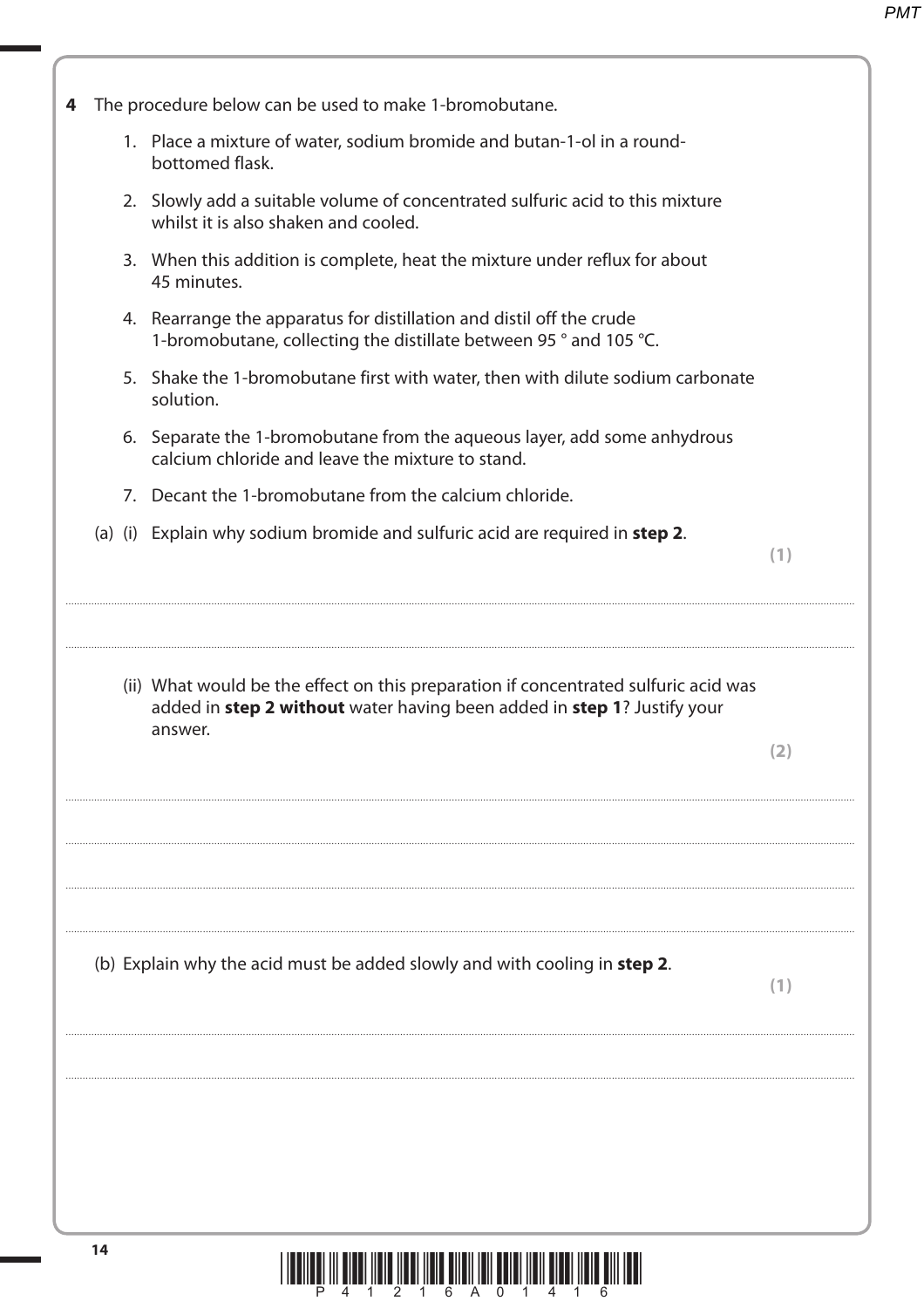| distillation in step 4.                                                                  | (c) Draw a labelled diagram of the apparatus that could be used to carry out the |
|------------------------------------------------------------------------------------------|----------------------------------------------------------------------------------|
|                                                                                          | (4)                                                                              |
|                                                                                          |                                                                                  |
|                                                                                          |                                                                                  |
|                                                                                          |                                                                                  |
|                                                                                          |                                                                                  |
|                                                                                          |                                                                                  |
|                                                                                          |                                                                                  |
|                                                                                          |                                                                                  |
|                                                                                          |                                                                                  |
|                                                                                          |                                                                                  |
|                                                                                          |                                                                                  |
|                                                                                          |                                                                                  |
|                                                                                          |                                                                                  |
|                                                                                          |                                                                                  |
|                                                                                          |                                                                                  |
| (d) Explain why the 1-bromobutane is shaken with sodium carbonate solution in<br>step 5. |                                                                                  |
|                                                                                          | (1)                                                                              |
|                                                                                          |                                                                                  |
| (e) What is the purpose of the calcium chloride in step 6?                               | (1)                                                                              |
|                                                                                          |                                                                                  |
| (f) Suggest how you would obtain pure 1-bromobutane after step 7.                        |                                                                                  |
|                                                                                          | (1)                                                                              |
|                                                                                          |                                                                                  |
| (Total for Question 4 = 11 marks)                                                        |                                                                                  |